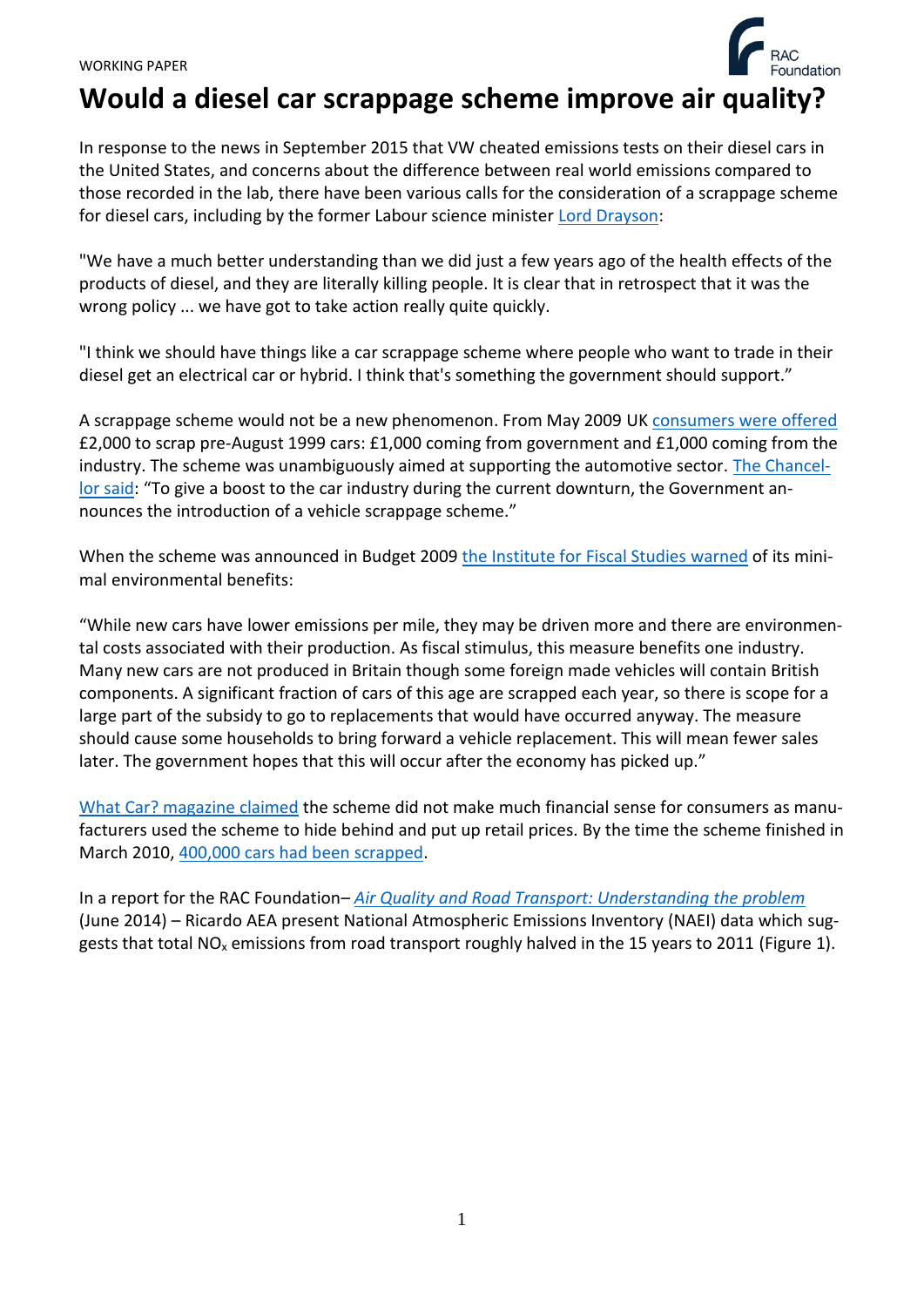

While the volume of  $NO<sub>x</sub>$  emitted by petrol cars has fallen markedly, it has not been the same story for diesels. According to the Ricardo AEA report:

"Looking at road transport's contribution to these emissions nationally, and focusing on  $NO<sub>x</sub>$ , PM10 and PM2.5, it is seen that road vehicles are responsible for 33%, 15% and 18% of the totals, respectively (NAEI, 2013). The figure for  $NO_x$  is significant, and... these emissions are concentrated on the road networks in the UK's towns and cities, where pollution levels peak, and are therefore a major contributor to breaches of the  $NO<sub>2</sub>$  limit values...

"However, the change in emissions does vary between the vehicle types.  $NO<sub>x</sub>$  emissions from petrol cars have reduced by some 90% over this period, whereas emissions from diesel cars have actually risen by 250%... This dramatic difference is a result of a rapid growth in the number of diesel cars in the parc, and relatively higher  $NO<sub>x</sub>$  emissions of diesel vehicles compared to petrol vehicles.

"Estimated NO<sub>x</sub> emissions for light commercial vehicles (LCVs) and heavy goods vehicles (HGVs), buses and coaches have gone down by 36% and 49% respectively. By 2011, the main source of NO<sub>x</sub> emissions from road transport was the heavy-duty vehicles, contributing 38%, followed by diesel cars, which contributed 29%."

Today there are roughly 11 million diesel cars on the road in the UK, up from 1.9 million in 1995. They are broken down by Euro standard categories in Table 1. Table 1 also contains the  $NO<sub>x</sub>$  emission limits for each of these Euro standards, as well as the estimates of real-world  $NO<sub>x</sub>$  emissions used by the [International Council for Clean](http://www.theicct.org/sites/default/files/ICCT_PEMS-study_diesel-cars_2014_factsheet_EN.pdf) Transport (ICCT). These estimates are based on the analyses of data from [remote sensing](http://www.sciencedirect.com/science/article/pii/S1352231011010260) and [portable emissions measurement systems](http://www.theicct.org/real-world-exhaust-emissions-modern-diesel-cars) (PEMS) studies.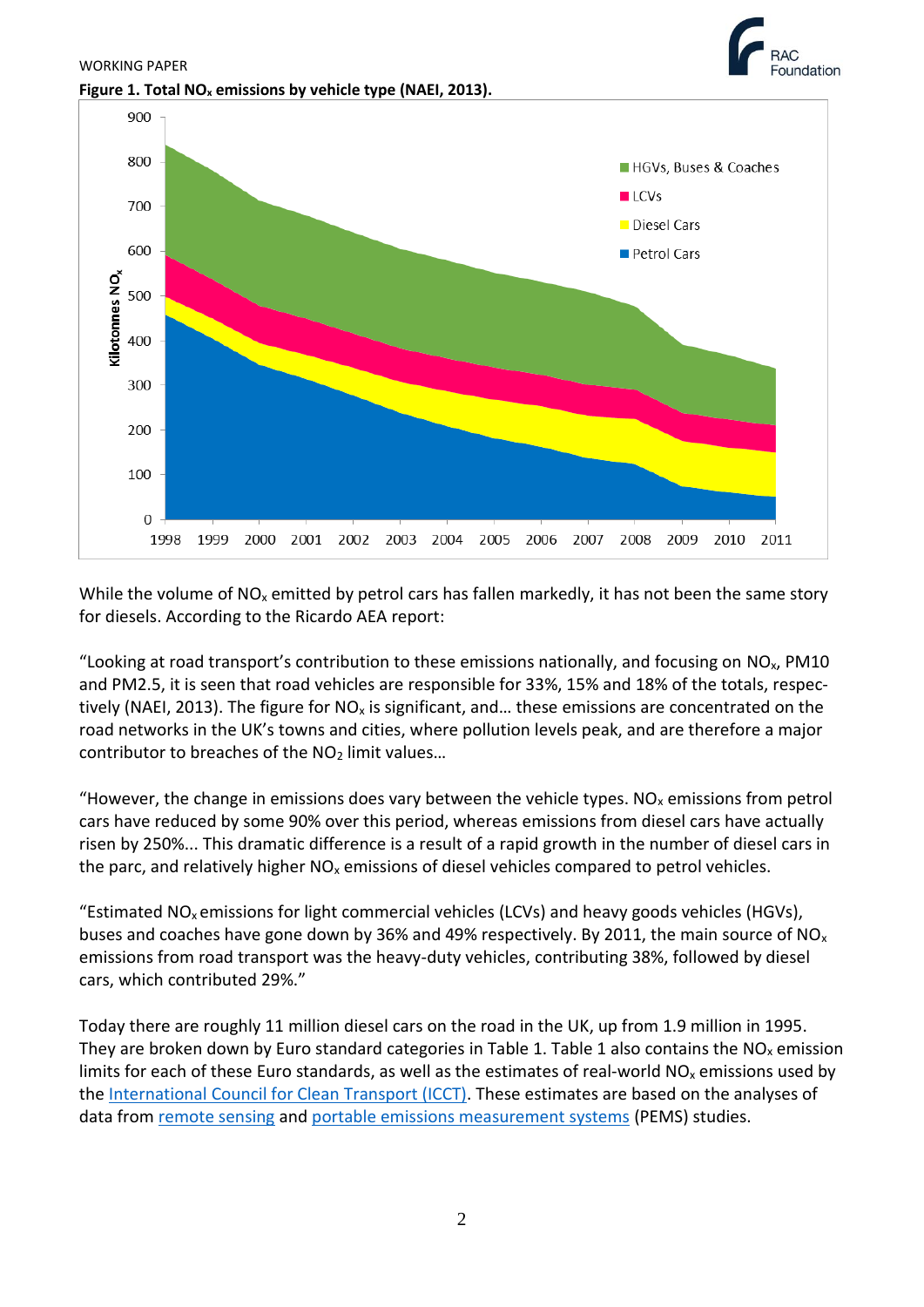

#### WORKING PAPER

**Table 1. Diesel cars in the UK by Euro standard (based on a snapshot of UK vehicle parc as of August 2015).**

|               | Number of    | Euro standard $NOx$    | Real-world $NOx$ emission estimates |
|---------------|--------------|------------------------|-------------------------------------|
|               | cars         | limit                  | (gNO <sub>x</sub> /km)              |
|               |              | (gNO <sub>x</sub> /km) |                                     |
| Euro 1, 2 & 3 | 1.9 million  | 0.5 (Euro 3)           | 1.0 (Euro 3)                        |
| Euro 4        | 3.7 million  | 0.25                   | 0.8                                 |
| Euro 5        | 4.8 million  | 0.18                   | 0.8                                 |
| Euro 6        | 0.7 million  | 0.08                   | 0.6                                 |
| <b>TOTAL</b>  | 11.2 million |                        |                                     |

Note: Due to the rounding of values, calculations may not sum-up exactly.

Two approximations have been made of the absolute  $NO<sub>x</sub>$  emissions per kilometre being emitted from the current diesel parc.

First, in Table 2, it is assumed all cars emit  $NO<sub>x</sub>$  at the limit set by the particular Euro standard they should be conforming to. Because no separate  $NO<sub>x</sub>$  limits were set for Euro 1 and 2 (they were included in an overall figure with hydrocarbons) vehicles in these groups have been assigned the same limit as the later Euro 3 standard.

|               |        | Number of These cars as           | Absolute weight of $NOx$   | Weight as % of total                |  |
|---------------|--------|-----------------------------------|----------------------------|-------------------------------------|--|
|               |        | cars (mil- $\vert \%$ of the die- | emissions per kilometre in | NO <sub>x</sub> emissions per kilo- |  |
|               | lions) | sel parc                          | tonnes                     | metre                               |  |
| Euro 1, 2 & 3 | 1.9    | 17.4                              | 0.97                       | 34.4                                |  |
| Euro 4        | 3.7    | 33.0                              | 0.92                       | 32.7                                |  |
| Euro 5        | 4.8    | 43.1                              | 0.87                       | 30.8                                |  |
| Euro 6        | 0.7    | 6.6                               | 0.06                       | 2.1                                 |  |
| <b>TOTAL</b>  | 11.2   | 100%                              | 2.83                       | 100%                                |  |

Note: Due to the rounding of values, calculations may not equate exactly.

Second, in Table 3, it is assumed all cars emit  $NO<sub>x</sub>$  at the real-world estimate levels in Table 1 (similar to Table 2, Euro 1 and 2 vehicles are assumed to emit at the  $NO<sub>x</sub>$  emissions estimate for Euro 3 cars).

| Table 3. NO <sub>x</sub> emissions from UK diesel cars by kilometre based on emissions at real-world estimates. |  |  |
|-----------------------------------------------------------------------------------------------------------------|--|--|
|-----------------------------------------------------------------------------------------------------------------|--|--|

|               |        | Number of These cars as           | Absolute weight of $NOx$   | Weight as % of total      |
|---------------|--------|-----------------------------------|----------------------------|---------------------------|
|               |        | cars (mil- $\vert \%$ of the die- | emissions per kilometre in | $NOx$ emissions per kilo- |
|               | lions) | sel parc                          | tonnes                     | metre                     |
| Euro 1, 2 & 3 | 1.9    | 17.4                              | 1.95                       | 21.1                      |
| Euro 4        | 3.7    | 33.0                              | 2.96                       | 32.1                      |
| Euro 5        | 4.8    | 43.1                              | 3.87                       | 42.0                      |
| Euro 6        | 0.7    | 6.6                               | 0.44                       | 4.8                       |
| <b>TOTAL</b>  | 11.2   | 100%                              | 9.21                       | 100%                      |

Note: Due to the rounding of values, calculations may not equate exactly.

A calculation was also made as to the annual  $NO<sub>x</sub>$  emissions based on estimated mileages for diesel cars in each standard, at both the Euro standard and estimated real-world emission levels (Tables 4 & 5). The mileages were derived from official MOT test data.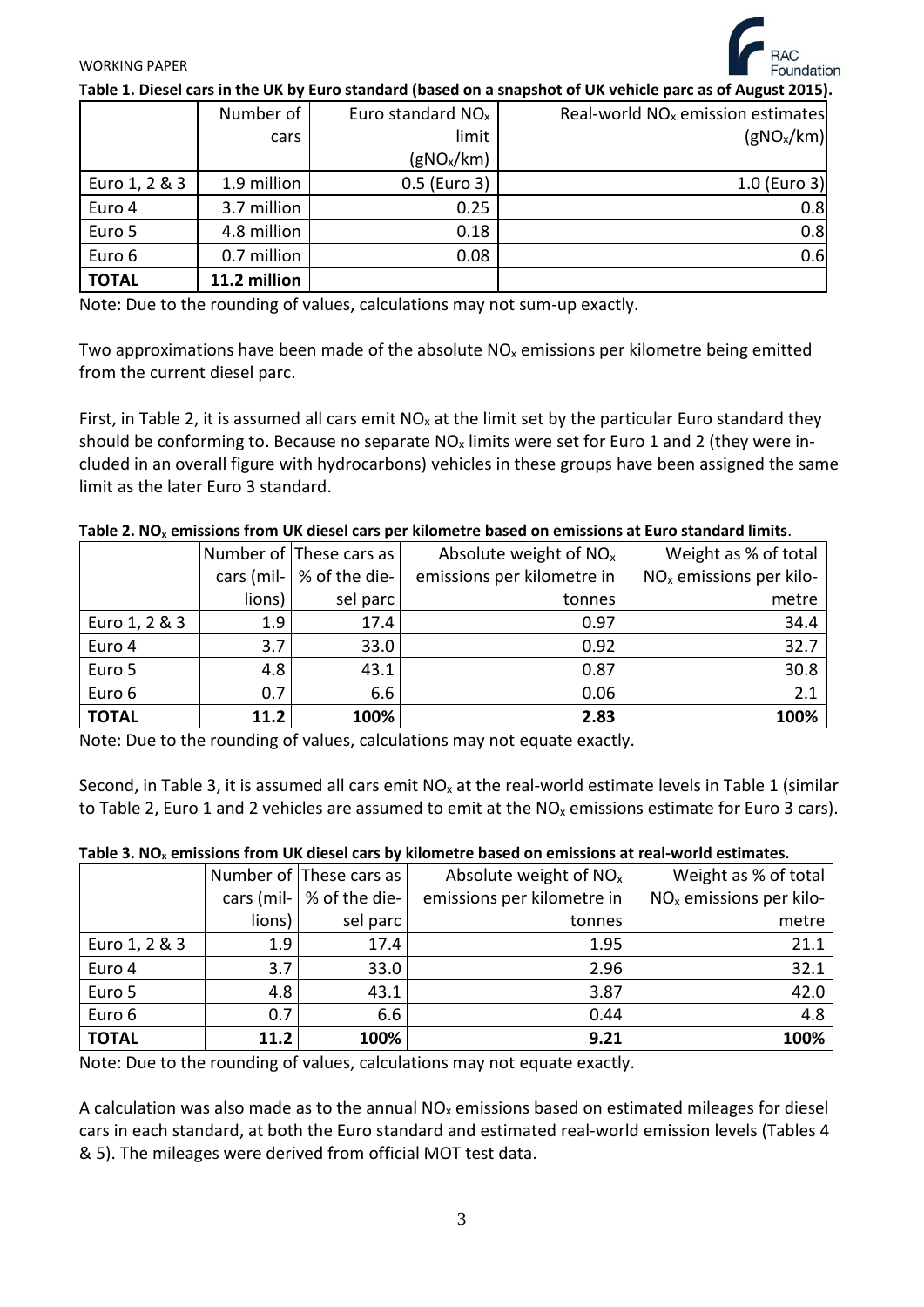#### WORKING PAPER

| Table 4. NO <sub>x</sub> emissions from UK diesel cars by annual mileage based on emissions at Euro standard limits. |                  |                    |                         |  |  |  |
|----------------------------------------------------------------------------------------------------------------------|------------------|--------------------|-------------------------|--|--|--|
| Average an-                                                                                                          | Total annual     | Absolute weight of | % weight of $NOx$ emis- |  |  |  |
| nual mileage                                                                                                         | mileage all cars | $NOx$ emissions    | sions                   |  |  |  |
| per car (miles)                                                                                                      | (billion miles)  | (tonnes)           |                         |  |  |  |
| 7,600                                                                                                                | 14.8             | 11,900             | 27.0                    |  |  |  |
| 9,400                                                                                                                | 34.8             | 14,000             | 31.6                    |  |  |  |
| 12,200                                                                                                               | 58.9             | 17,000             | 38.5                    |  |  |  |
| 13,500                                                                                                               | 9.9              | 1,300              | 2.9                     |  |  |  |
| 10,600                                                                                                               | 118.3            | 44,200             | 100%                    |  |  |  |
|                                                                                                                      |                  |                    |                         |  |  |  |

Note: Due to the rounding of values, calculations may not equate exactly.

|               | Average an-     | Total annual     | Absolute weight of | % weight of $NOx$ emis- |
|---------------|-----------------|------------------|--------------------|-------------------------|
|               | nual mileage    | mileage all cars | $NOx$ emissions    | sions                   |
|               | per car (miles) | (billion miles)  | (tonnes)           |                         |
| Euro 1, 2 & 3 | 7,600           | 14.8             | 23,900             | 15.5                    |
| Euro 4        | 9,400           | 34.8             | 44,800             | 29.1                    |
| Euro 5        | 12,200          | 58.9             | 75,700             | 49.2                    |
| Euro 6        | 13,500          | 9.9              | 9,600              | 6.2                     |
| <b>TOTAL</b>  | 10,600          | 118.3            | 154,000            | 100%                    |

Note: Due to the rounding of values, calculations may not equate exactly.

By taking the oldest 1.9 million diesel cars off the road (those falling into the Euro 1, 2 and 3 standards and accounting for 17.4% of the UK diesel fleet) there could be a reduction in  $NO<sub>x</sub>$  emissions from diesel cars of 27% if they emitted at Euro standard limits. But based on estimates of real-world  $NO<sub>x</sub>$  emissions, the reduction is lower at 15.5%.

If 400,000 of the oldest diesel cars were taken off the road – in line with the number of vehicles scrapped under the 2009/10 scheme – then  $NO<sub>x</sub>$  emissions from diesel cars would be cut by 5.5%, based on NO<sub>x</sub> emissions at the relevant Euro standard limit, or 3.2% when NO<sub>x</sub> emissions are considered to be at estimated real-world levels (Table 6). If funded on the same basis as 2009/10 it would cost the government and industry £400 million each: £800 million in total.

However to achieve these reductions in  $NO<sub>x</sub>$  the scrapped cars would have to be replaced with zeroemission equivalents. If the scrapped vehicles were replaced with new Euro 6 standard diesel vehicles the already relatively-small benefits would be smaller still; more so if the replacement cars did the same mileage as other new Euro 6 diesels rather than the same mileage as those they replaced (also Table 6).